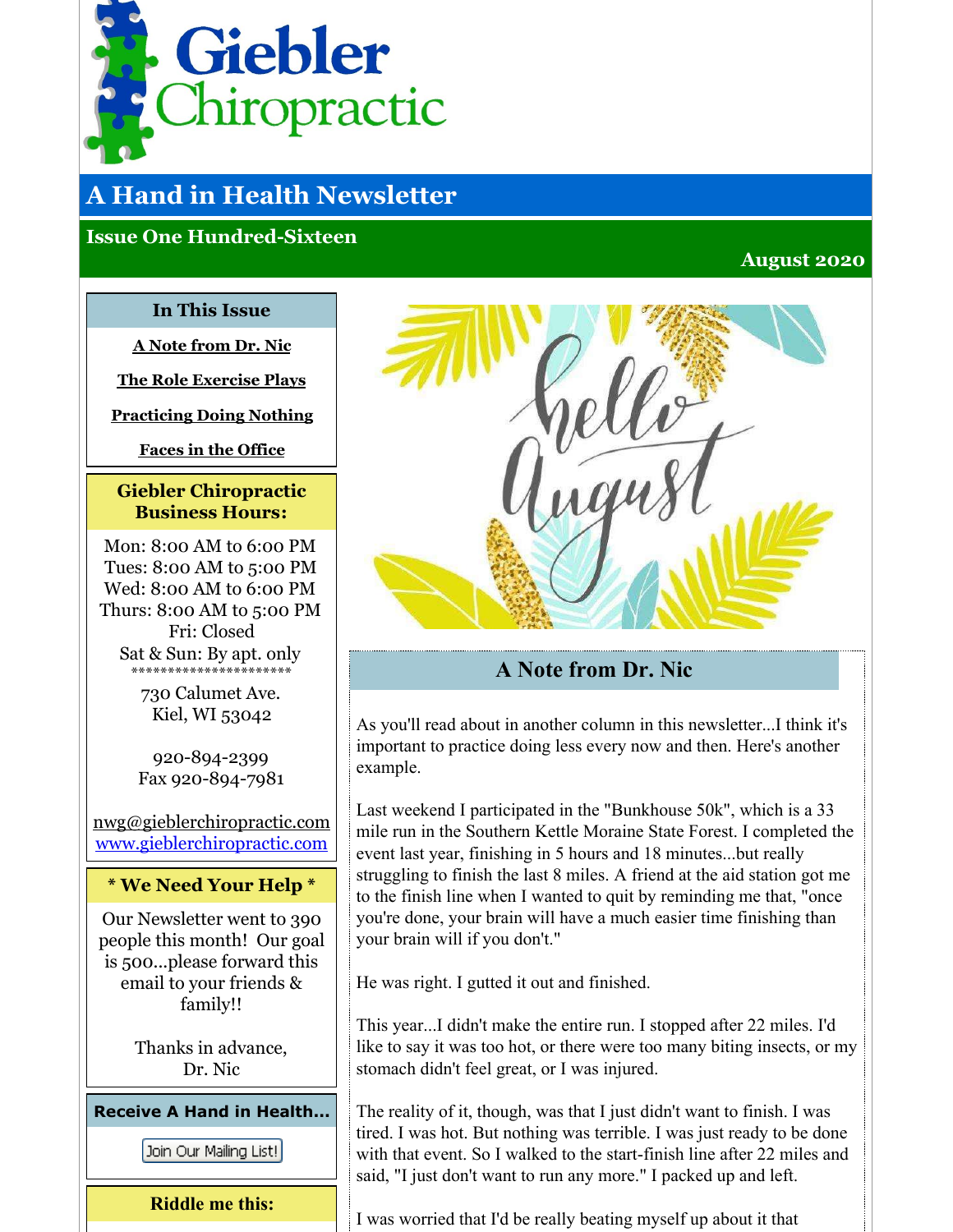How many legs does a dog have, if you count the tail as a leg?

#### **Allerplex**



Allerplex, with vitamin A, supports the body's ability to handle seasonal, environmental, and dietary challenges.\*

- Supports the body's natural ability to manage mucus movement
- Supports healthy liver function
- Supports healthy lung and respiratory function
- Contains a combination of key ingredients from Pneumotrophin PMG, Drenatrophin PMG, Cataplex A-C, Betacol, and Antronex
- Excellent source of vitamin A\*

#### **Did you know?**

THE ANNUAL DELTA AQUARIIDS METEOR SHOWER IS UPON US, and it happens to coincide with a faint Moonlight that will make for a better viewing experience of this light show in the skies.

The meteor shower is active from about July 12 to August 23 every year, and peaks this week. Therefore, this week is the

afternoon, or the next day...but I haven't. I'm ok with it.

Do I plan to make "DNF's" a regular occurance (this was my 2nd DNF while I have 76 finishes)? Absolutely not. But I was ok with myself doing less that day. I'm okay with that decision right now too.

Sometimes it's hard to do less. But sometimes that is the absolute correct decision too.



# **The Role Exercise Plays**

When someone decides to visit our office about musculoskeletal pain, back pain is the most common complaint. Sometimes back pain is the result of very specific trauma-a car accident or a slipand-fall. Other times, however, its causes are much less obviouscumulative years of poor posture, inactivity or bad nutrition, for example. The rest of this article looks at the role exercise can play in preventing and treating back pain.

It should come as no surprise that weak muscles are more easily injured than strong ones. That's why exercise (along with a good diet of healthy food) is the most important thing you can do to help ensure a healthy and pain-free back. Following are some of the best exercises\* to help prevent and treat back pain. \*I add this asterisk because there are a lot of "back exercises" that you can find. Some are perfect for certain conditions, and others may not be as good. It's best to consult with your local chiropractor over at 730 Calumet Avenue in Kiel before getting serious about certain stretches, but I want to talk about the following exercises because they're a great place to start. And often, simply getting started and getting some movement will work wonders!

## **Stretch: Knee-to-Chest**

Start by lying on your back, knees bent and feet flat on the floor. Use both hands to pull one knee to your chest. After holding for about 20 seconds, return to the start position. Repeat this with the other leg. Next, repeat with both legs. These 3 pulls give us one complete set. Do one or two more sets to complete the session. Perform a session in the morning and at night.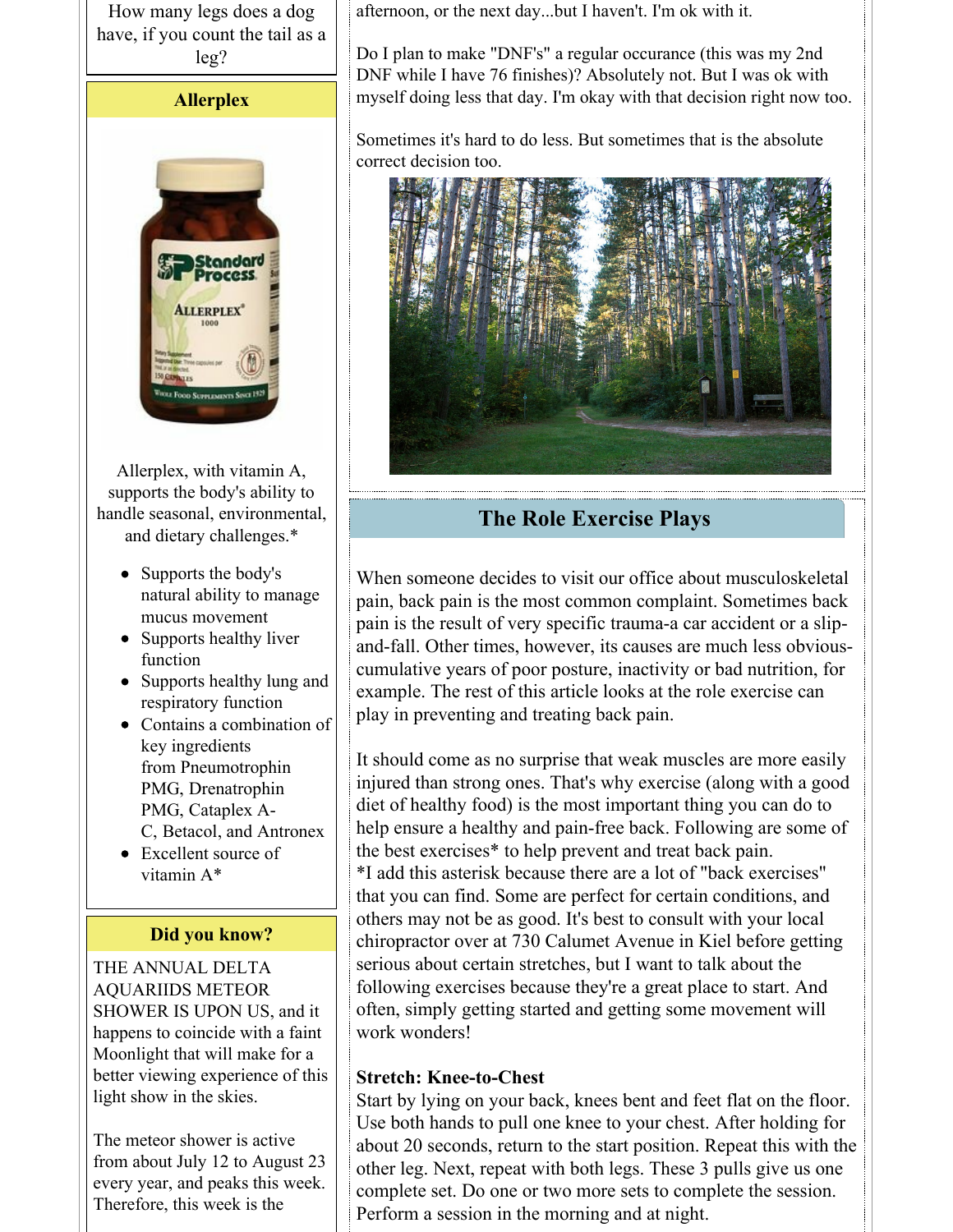perfect time to marvel at the Delta Aquariids shower.

Meteor showers are the broken off bits that fall off of comets and asteroids. As these rocky bodies of frozen gas, dust, and material that likely dates back to the formation of the Solar System travel closer to the Sun, the star's powerful gravitational pull can weaken them, breaking them apart as they draw near.

The dust that trails off from comets forms into a trail around their orbits. Our planet Earth passes through these trails each year during its orbit around the Sun, and some of the dust interacts with Earth's atmosphere and disintegrates to form the fiery streaks that we observe in the sky, known as meteor showers.

To view, find a place (get outside!) away from ambient lighting (put your phone down!) and look to the southern sky!

#### **Find us on Facebook!**



## Click here to go to our [Facebook](http://www.facebook.com/pages/Giebler-Chiropractic/218099108202339) page!

#### **Riddle Answer:**

4. The fact you called a tail a "leg" does not mean it's a leg.

----------------------- In the age of political correctness we're living in, this nugget of wisdom from Abraham Lincoln (true story!) has never been more relevant.

#### **Upcoming Events**

**Aug 3: The office will be closed.**

**Aug 8:** Dr. Nic is attending a



## **Stretch: Rotate Lower Back**

Start by lying on your back, knees bent, feet flat on the floor and arms stretched out to each side. While ensuring both shoulders remain flat on the floor, tilt your knees to one side, hold 5-10 seconds and return. Repeat on the other side. Do two or three more sets to complete the session. Perform a session in the morning and at night



**Click [here](https://gieblerchiropractic.blogspot.com/2020/07/the-role-exercise-plays.html) to finish reading.**

# **Practicing Doing Nothing**

For four or five Summers in a row, I've gone on a camping trip with my kids to a place in Wisconsin near and dear to my heart... The Minocqua area.

Growing up, I would camp there every summer and loved exploring the trails and campgrounds around "Big Muskie" and Crystal Lake, as well as Firefly and Fallison Lake. I had plans once again this summer to Camp up there with Edwin, 10, and Estelle, 8. Emerin will join us soon enough...when she's out of a diaper permanently.

Then, like most things about 2020, plans changed. The uncertainty of even being able to camp along with uncertainties regarding work, kids' sports, and pretty much everything else, and I decided to cancel that trip "Up Nort."

Instead we chose a staycation. We spent last Sunday through Wednesday camping at Long Lake in the Northern Kettles. The Kettles are another place near and dear to both my childhood self and my current self as I love camping and hiking and trail running throughout. While it wasn't a big adventure where we drove 4 1/2 hours North, it was absolutely wonderful. Because of less travel time and closer proximity to home, we had much more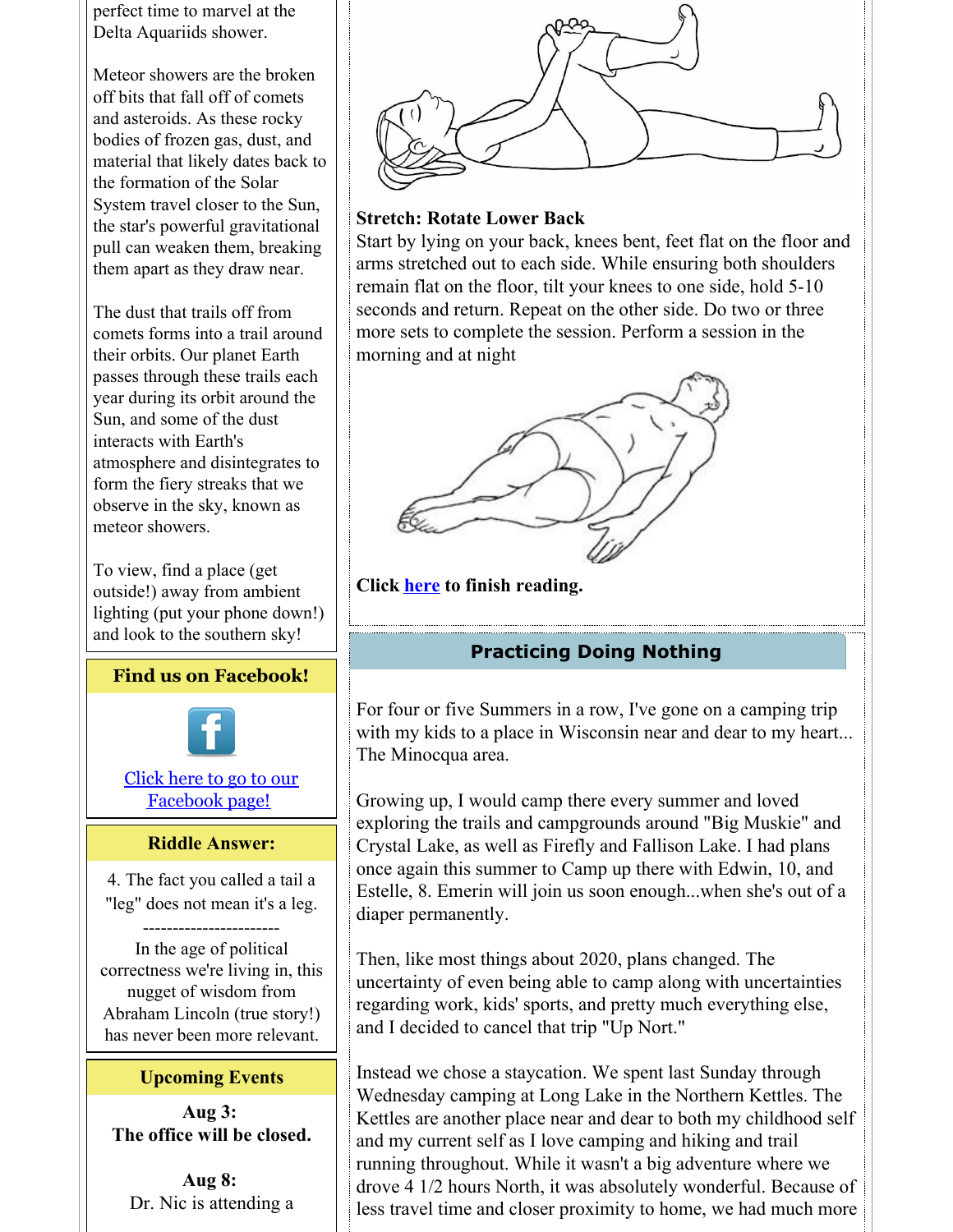Nutrition Seminar. Reduce your grains!

**August 22:** Dr. Nic is attempting the "12 Hours of Road America" Good Luck!

**August 30:** Stephanie's Due Date *(boy or girl, we don't know)* time to simply relax and practice doing nothing.



**Click [here](https://gieblerchiropractic.blogspot.com/2020/07/practicing-doing-nothing.html) to finish reading.**

#### **Faces in the Office**

**We would like to introduce two new faces to the office.**

#### **Welcome Kate and Erin!**



Kate (on the left) was born and raised in New Holstein. After moving away for several years, she moved back with her husband to her home town. Kate knows her way around the office well. On days off she enjoys hiking and geocaching with her husband Caleb and dog Kera. Kate recently finished her Chiropractic Technician Certification and looks forward to helping you heal quicker.

Erin (on the right) lives in Plymouth with her husband Mark & their son Liam. She attended the University of Wisconsin-Green Bay and graduated in 1995 with a Bachelor's Degree in Psychology & Human Development with an Emphasis in Clinical and Community Counseling. She enjoys going up north with her